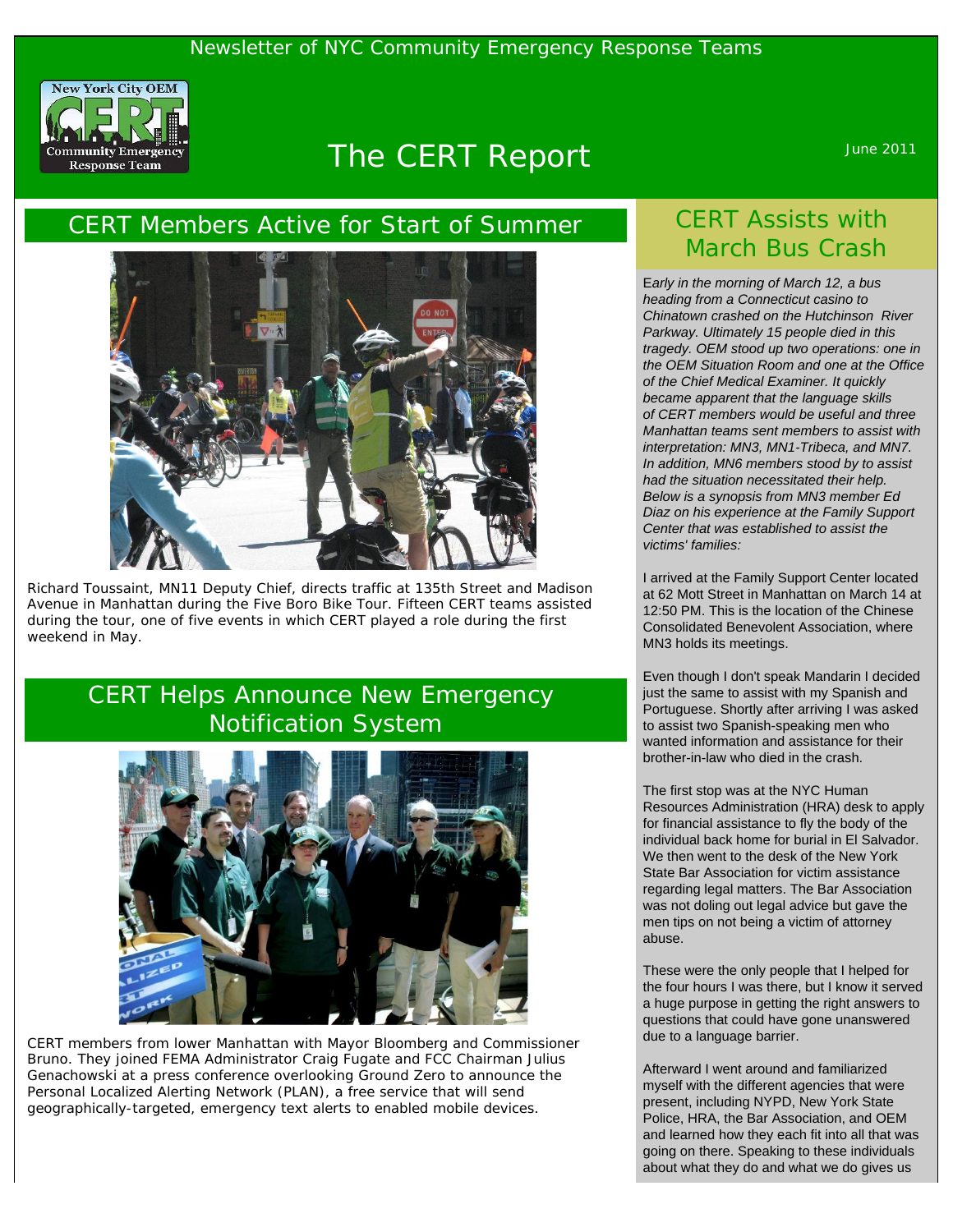#### CERT Tackles Radios in Pilot Program

*More than 80 members from 10 CERT teams across the city are currently participating in a radio pilot program. The program teaches CERT members the appropriate use of radios through training and real and simulated events. Lila Heilbrunn from MN8-UES CERT shared some of her thoughts and observations on the program:* 

Our Manhattan CERT Upper East Side team is happy to be part of the NYC radio pilot. We have been working with radios since 2008. We were fortunate to have them when we were deployed at the East 91st Street Crane Collapse. Radios provide instant communication reaching many members at the same time. We can know the location of our members and any problems that may develop.

As part of the radio pilot, we have participated in individual communication exercises and team exercises. Our radios have been programmed with new frequencies provided by Citywide Disaster Services. We are working with our neighboring CERT team, MN7, planning joint drills, and coordinating the use of the CERT tactical channels available to us with other teams working nearby.

More than 20 CERT members from MN8-UES, MN7, MN11, and MN10 worked together at the Five Boro Bike Tour on May 1, 2011. While many members had not met before, we worked as one team, successfully directing the flow of the cyclists through the area and managing the problems that arose. The radios provided us with immediate notification of the accidents that occurred and the victims were able to receive first aid promptly.

We look forward to the remaining exercises, as we will continue to check radio transmissions in our area and improve our skills in using the radios.

*NYC OEM is happy to be able to offer this radio training to our pilot teams and is grateful to Community Disaster Services, Inc. for lending its trainers and their vast expertise. Pending the outcome of this radio pilot and an evaluation, OEM plans to offer a radio training course to other CERT teams later in the year.*

# Brooklyn Teams Staff 4/30 MS Walk



Brooklyn Borough Manager Peter Morici and Eve Morici, working at the NYC MS Walk on 4/30.

At 7 AM on Saturday, April 30, 19 CERT members from five Brooklyn teams, as well as several members of the Port Richmond Staten Island team, arrived to begin their day as volunteers at the all a better understanding about what we all bring to the table when we meet to assist the citizens of NYC. I say, "We are our brothers' and sisters' keepers" in times of trouble.

I returned the next day to spend a few hours and help because it is really satisfying to be there for someone who is struggling with a difficult situation. Is it good to be a CERT member? You bet because people matter and hurt people matter even more...

# New CERT Members Participate in Port Authority Drill

*Thanks to Damon Hemmerdinger, Queens 11, for the following account of the recent Port Authority exercise.* 

The Port Authority Bus Terminal Full-Scale Exercise held in the wee hours of April 30 and May 1 was my first disaster simulation after CERT training. As I walked up to the Terminal and saw 8th Avenue closed to traffic I knew I was in for the kind of experience I hoped for. I made my way to volunteer check-in and was asked if I was willing to get makeup.

Of course, I answered. I was assigned to be Ivan, a 57-year-old male whose left leg was crushed under heavy debris. Within five minutes I had an amazingly realtistic compound-fracture. I limped to my seat to talk to my firends from CERT training -- it's amazing how a fake wound tricks your mind into limping.

We were divided into groups and moved into our locations. I was a victim inside the building. I lay down under "heavy debris" as they turned on intense smoke machines. The lights were mostly off, with a few fire alarm strobes left on. A voice announced, "The drill has started."

And we waited. I hadn't really understood that victims may wait so long. I got bored of screaming that I was in pain --- and I was in fake pain. Imagine if I had actually been in pain. By the time they got there, I wonder how much energy I would have had left to scream out. I am sure that it was not actually a long wait, but it sure seemed like a long time.

The Port Authority police officers' flashlights shone through the smoke, and our screams picked up again. They quickly walked around the space and decided which victims to attend to first -- I was not one of the lucky ones. Check: Joe Brosi taught us to leave the hardestto-remove victims until last and I was stuck under debris.

When they came for me, four officers lifted the debris off me, put me on a back board, and carried me out. The officers struggled a lot.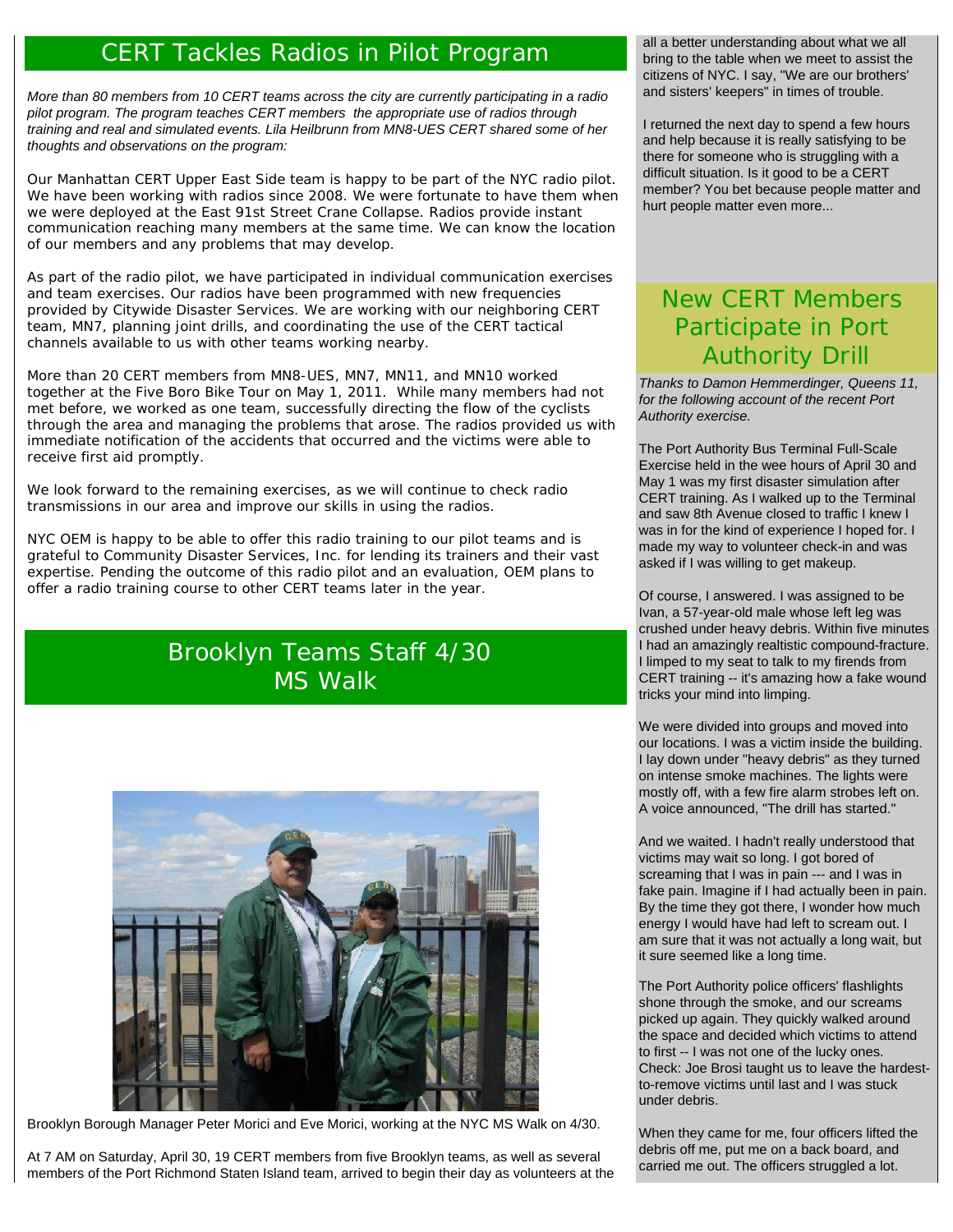annual NYC MS Walk. Teams staffed specific posts along the route, giving out water and more importantly, moral support to the more than 10,000 walkers who participated. Volunteers used point-to-point phones to communicate and call in periodic updates to the MS Walk command post. Team members also answered many questions throughout the day.

At the end of the event, the members held a hot wash and noted successes, such as the incorporation of several first-timers into the event, as well as challenges, such as there not being sufficient water stations along the route.

Here's looking forward to another chance to serve at the walk next year!

*Thanks to Peter Morici, Brooklyn Borough Manager and BK CD 12 Team Chief, for this report.* 

#### Upcoming Training

**Introduction to Ready NY for CERT** - This is a manditory re-certification class. If you have not taken it you must do so in order to be considered an active CERT members. Updated ID pictures will also be taken at the same time. Please contact your team chief to arrange to receive this training.

**Cross-Cultural Awareness Training** will be held on Wednesday, June 29th at OEM.

**Traffic Safety:** Dates for traffic safety classes taught by NYPD officers will be offered later this year.

To sign up for these and other trainings, please contact: [certtraining@oem.nyc.gov](mailto:certtraining@oem.nyc.gov).

They dropped me head first once, catching me in the nick of time. After a bit, one of the officers asked his colleagues if there were any stretchers or slides available to make this easier. They found a slide, and two officers easily accomplished what four could not. Check: use equipment to make the task as easy and quick as possible to help more people.

I got to triage and was put in the street away from all of the other victims who were on the sidewalk, and the two officers ran back to see where else they were needed. I was the last victim brought to that triage area, and was surprised that my fellow victims were still waiting for EMS to arrive. We waited and waited. During that wait, detectives interviewed each victim. They were thoughtful with us, and from my perch I could hear their deliberations as they sorted out conflicting eyewitness reports.

When the triage team arrived, they were firefighters, not EMS. This pinch-hitting team had several miscues that we had discussed during our CERT training. It was refreshing to learn that we had not done so badly during our training and eye-opening as to why even the professionals have to drill repeatedly.

Once the triage was complete, we walked back to the volunteer check-in area, returned our victim tags, got a certificate and a snack, and headed out into the 3 AM darkness, ready to come back again for another full-scale exercise.

# Upcoming CERT Graduation

106 new members have finished up their CERT training by completing their disaster simulations. On June 29th, they will join the ranks of full-fledged CERT volunteers. The Cycle 16 graduation ceremony will be held at Frank Sinatra High School for the Performing Arts in Astoria, Queens. The newest members will join 37 teams in all five boroughs.

Welcome to our newest members!

CERT Quiz (Parks Edition)